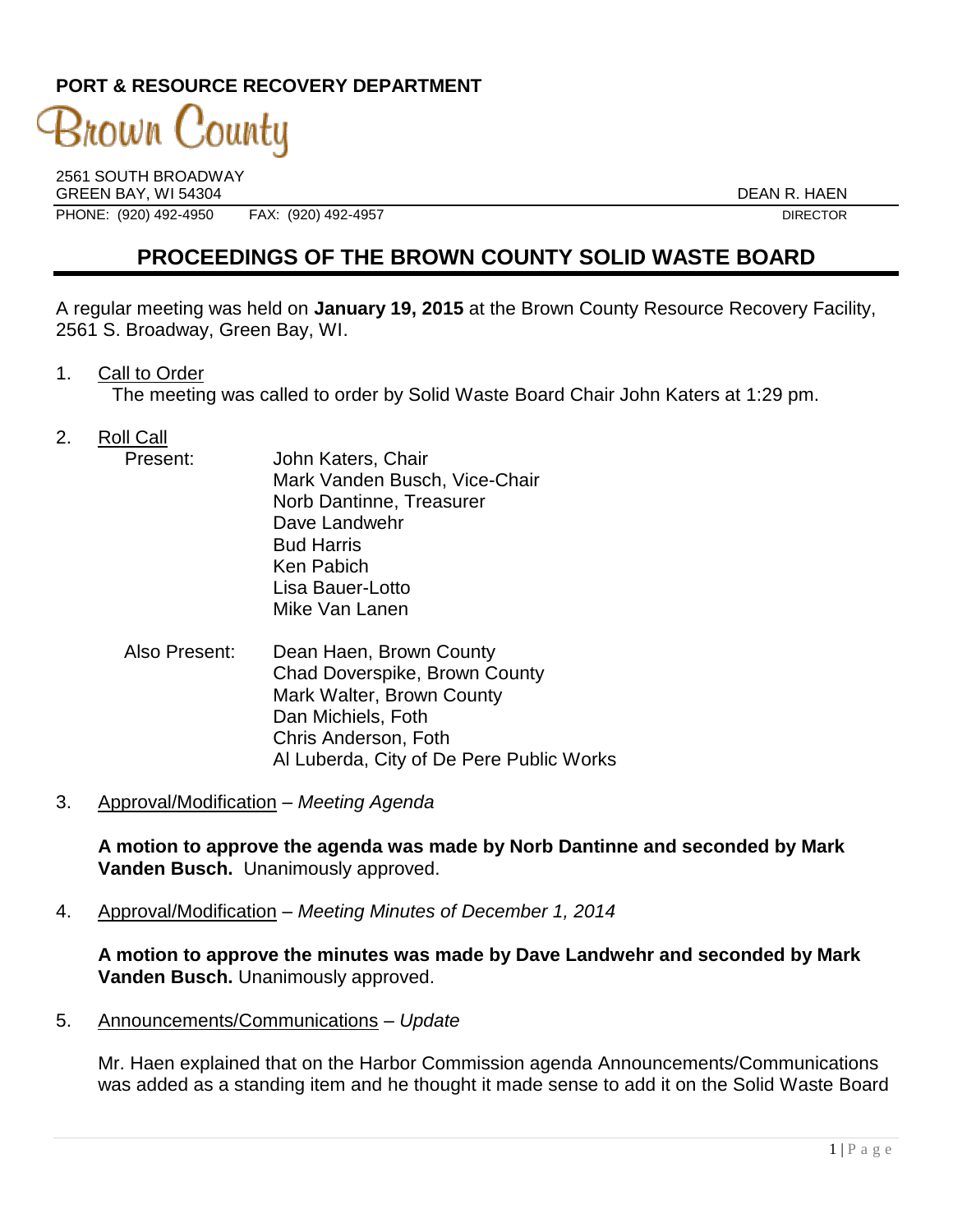Agenda as well. This would be an opportunity for board members to talk freely about something that is not on the agenda.

Regarding this agenda item there is an attachment regarding the WIRMC conference from Jodi Meyer about who plans on attending and a reminder to let the department know if a Board member is interested in attending.

Board Chair John Katers announced that he will be attending the WIRMC conference but will not be doing this on County dollars but through the University. Mr. Katers also recapped the Wednesday, January 14 joint meeting between Brown, Outagamie and Winnebago Counties where great information was presented. Things look good on the financial side for the MRF with total unaudited revenues of \$9 million with approximately \$2 million that will be split three ways (Brown will get about 41% based on the overall percentages going to the MRF). There was talk on how the landfill gained another year's worth of capacity based on some operational changes which could push the Brown County South Landfill opening back another year. There was also a tour provided for those interested.

Mr. Haen clarified that the revenue reported was gross revenue, unaudited and may not have fully reflected retained earnings and other BOW accounting measures. Mr. Haen will reach out to Outagamie County to clarify when reporting out financial data.

Board member Bauer-Lotto asked if there were administrative costs that need to still be taken out. Mr. Haen answered that staff is working with Schenk & Associates on putting an administrative cost policy in place; now that Winnebago is closed they are putting in administrative costs. The thought is Outagamie County should actually put administrative costs as well.

#### 6. Brown County Resource Recovery Communication Strategy 2015 – *Request for Approval*

The Port and airport have successful Public Communication Plans with Leonard & Finco. Resource Recovery is now looking to develop one as well. This communication plan is for Brown County efforts. The BOW has a separate joint marketing and education effort budgeted. The attached draft communication plan meets the 2015 approved budget of \$15,000. The draft plan has \$12,000 in public relations efforts that includes writing press releases, engaging stakeholders, coordinating events and other outreach. The draft plan has \$3,000 for advertising in The Business News and B2B. The draft plan also includes a plan for media topics hitting all programs offered within the department. Another deliverable will be developing a logo for the Resource Recovery Department.

#### **A motion to approve the Brown County Resource Recovery Communication Strategy 2015 was made by Norb Dantinne and seconded by Ken Pabich.** Unanimously approved.

#### 7. BOW Waste Diversion Technology Committee Technical Report *– Request for Approval*

As part of the adopted BOW strategic plan, one of the components was to establish a BOW Waste Diversion Technology Committee to do a report once a year. Mr. Katers and Mark Walter are on the committee. The first produced piece is a basic inventory of waste technologies.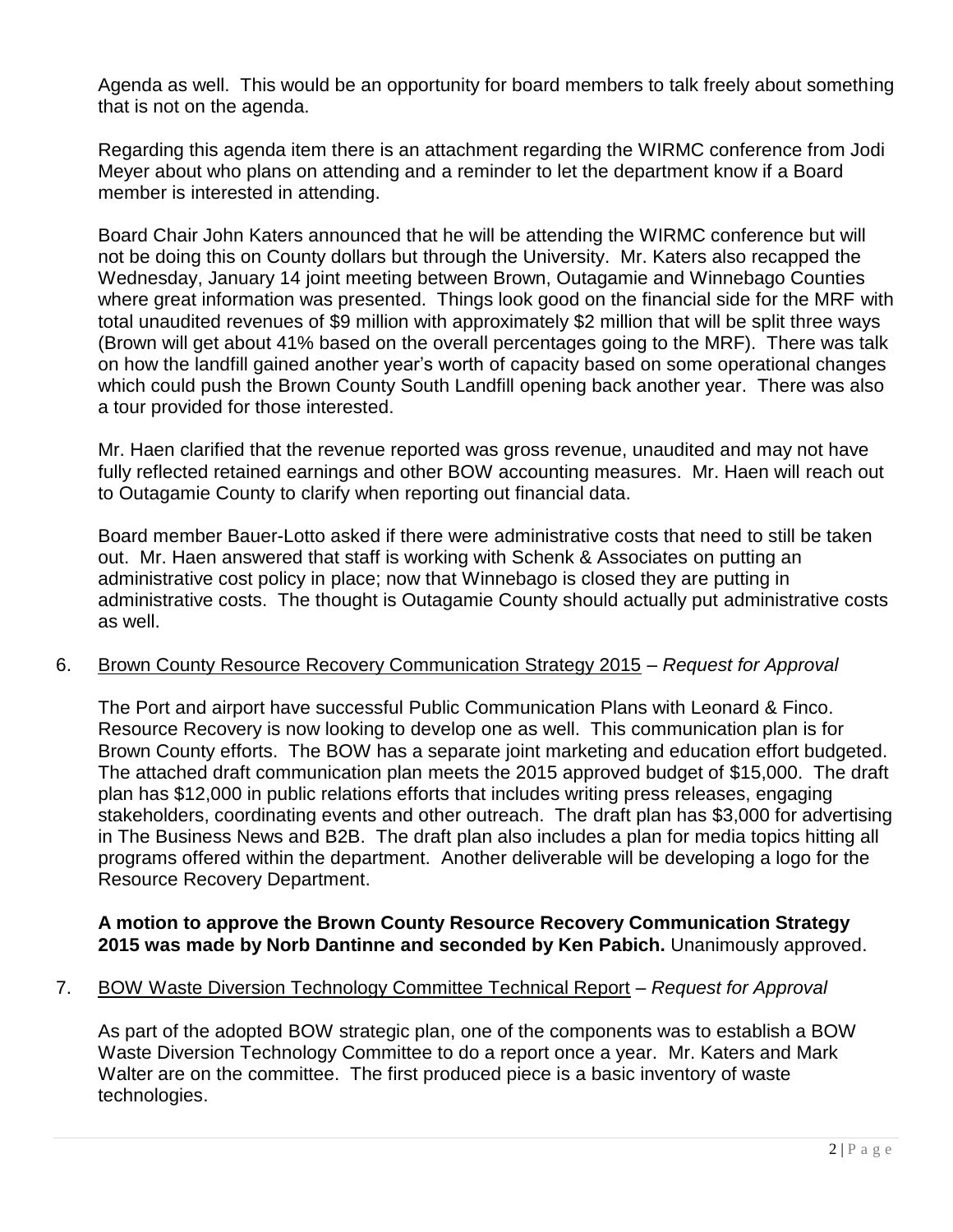Mr. Walter explained that the committee was in charge of looking at technologies, choosing one and focusing on the one to see if there is a cost benefit and feasibility for our area. What came out of one of the first discussions within the committee is everyone had different ideas on technologies and different backgrounds. Mr. Katers had a UWGB student of his take a draft report that was put together and added additional information to get this draft report. The report will continue to grow as the committee goes along. This will be used as a basis to look at a single technology starting this year. The committee met after the BOW meeting on January 14 and established some criteria looking at the different technologies and how the feasibility would be determined. A moderated meeting will take place in April.

Mr. Katers said that he did a comparison to the Green Bay Metropolitan Sewerage District and NEW Water when they were comparing the different technologies that were being evaluated. Ultimately, they started out with 74 different alternatives, brought together some groups, narrowed it down to 20, came up with different criteria and finally narrowed it down to three or four technologies that they analyzed more in detail. The other document that has been out there is the Council on Recycling in Wisconsin looking historically at all the different material and ranking those materials on whether the opportunity that existed was high, medium or low. Mr. Katers will provide the information that he uses in his Waste Management Course and get that out to the BOW Technology group.

**A motion to approve the BOW Waste Diversion Technology Committee Technical Report was made by Dave Landwehr and seconded by Mark Vanden Busch.** Unanimously approved.

#### 8. South Landfill/Resource Recovery Park Project by Foth Companies – *Update*

A. Mixed Waste MSW Processing Facility Options Memo #3

Mr. Haen noted that there have been previously provided documents and memos from Foth as part of the South Landfill work including Guiding Principles, Unsolicited Proposals and Memo #1. In today's packet is Memo #3. The memos are coming out of order because of the time necessary to complete. All of these documents and future memo will be incorporated into a final report. Memo #3 is regarding the focus and the potential for a MSW processing facility located at the south landfill. The memo looks at the different types mixed municipal solid waste processing facilities. It also looks at if the department would have one, what that would mean. This memo establishes some of the assumptions that are used to generate the financials moving towards the end of the memo. The memo supplied many graphs, how many acres would be needed and cost.

B. Project Status Presentation – Foth Companies

Mr. Anderson gave a presentation on the project status. He explained that there will be five memos; Memo #1 Looking at the South Landfill and what was going to be done there, Memo #2 Landfill Features, Memo #3 MSW Processing, Memo #4 Construction Demolition Waste and Memo #5 Organics and Digestion. Each memo will have summarized technologies and costs based on these assumptions. Mr. Anderson showed maps of the property and explained certain aspects.

C. Letter of Support for Marquette University Project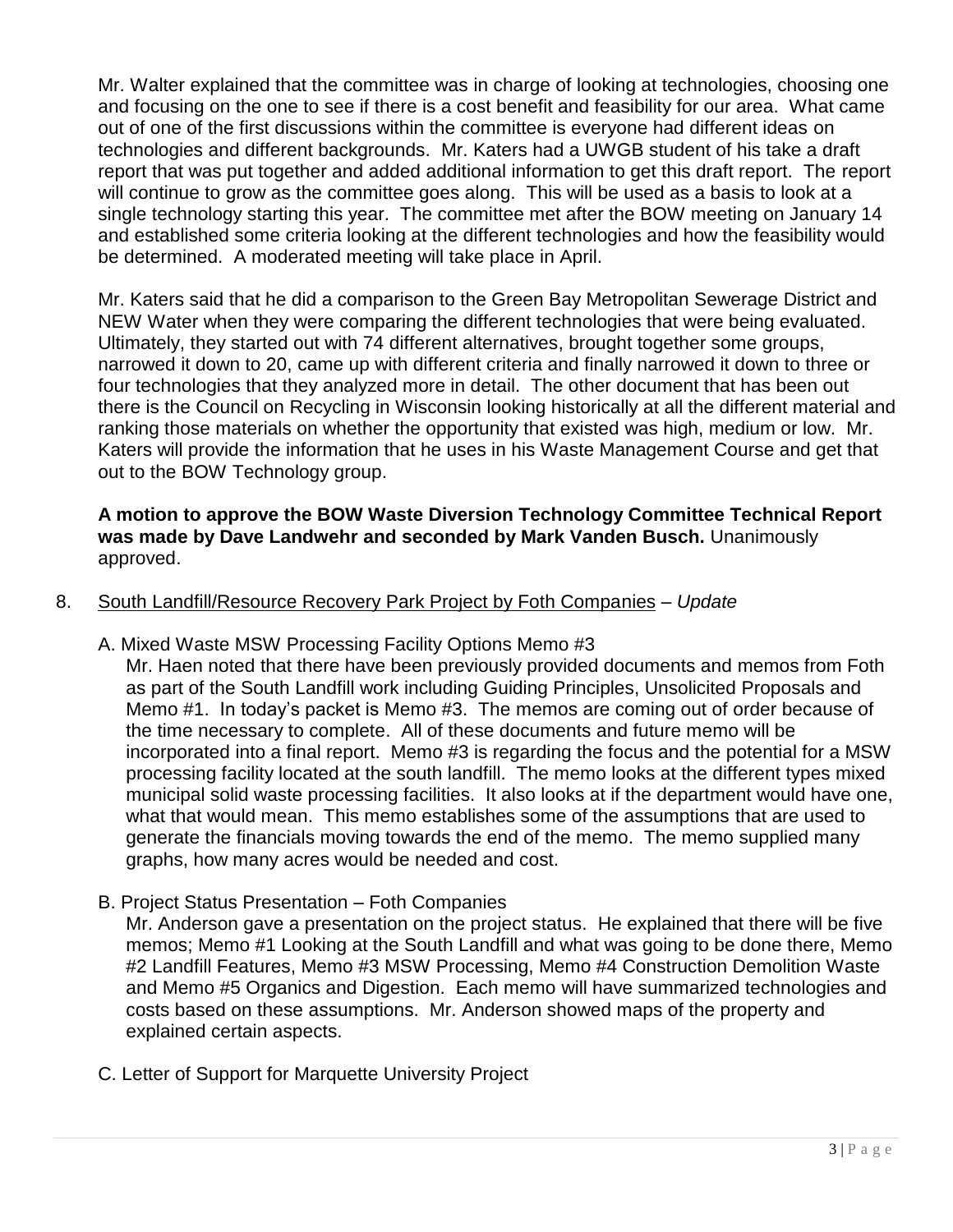Marquette University is doing some work similar to the Resource Recovery Park and technologies. Mr. Haen wrote a letter of support for the research proposal to determine the feasibility of pyrolysis of organic waste. The scope of work was also provided.

#### 9. Recycling Compactor Building Expansion – *Update*

Mr. Doverspike explained the RFP is to Purchasing, and that he worked with Foth the past five months putting together the expansion for the compactor on the south side of the building. The RFP will be posted Monday January 19<sup>th</sup>. It will be advertised two times with a bid opening on February 10<sup>th</sup>; it will come back to the Solid Waste Board February 16<sup>th</sup>; go to Planning & Development on February 23<sup>rd</sup> and the County Board on March 18<sup>th</sup>. After all the approvals are given, Mr. Doverspike is hopeful they will break ground April 1st.

#### 10. Wisconsin Clean Sweep Grant – *Update*

Mr. Walter updated the Board regarding two grants that the department applied for to the Wisconsin Department of Agriculture, Trade and Consumer Protection for HHW and Ag Collections and Unwanted Prescription Drug Collections. The department received award notices which have to go to the County Executive for signature. The dollar amounts go down each year but the department still receives high dollar amounts because of the participation with a variety of different entities. Waupaca County is part of both of the grants and also partnered with Marinette County and Oconto County on the drug grant.

#### 11. Director's Report – *Update*

Mr. Haen updated the board that Jodi Meyer is leaving the department and going to Public Safety Communications & Emergency Management. The department is hoping to fill her position within the next couple months.

Mr. Doverspike is leading an effort collectively with BOW to recycle shingles. The Department's current shingle recycling contract has been a success. Brown County's contractor has a recycling operation across the street from the current Brown County refuse transfer station.

#### 12. Such other Matters as Authorized by Law

No other matters as authorized by Law.

#### 13. Closed Session:

*Pursuant to Wis. Stat. § 19.85(1)(e), any meeting of a governmental body may be convened in closed session for purposes of deliberating or negotiating the purchasing of public properties, the investing of public funds, or the conducting of other specified public business, whenever competitive or bargaining reasons require closed session.*

**A motion to go into closed session was made by Dave Landwehr and seconded by Ken Pabich.** Unanimously approved. A roll call vote followed with the following Board members voting "aye": John Katers, Mark Van Den Busch, Norb Dantinne, Dave Landwehr, Bud Harris, Ken Pabich, Lisa Bauer-Lotto and Mike Van Lanen voting. There were no "nay" votes; the